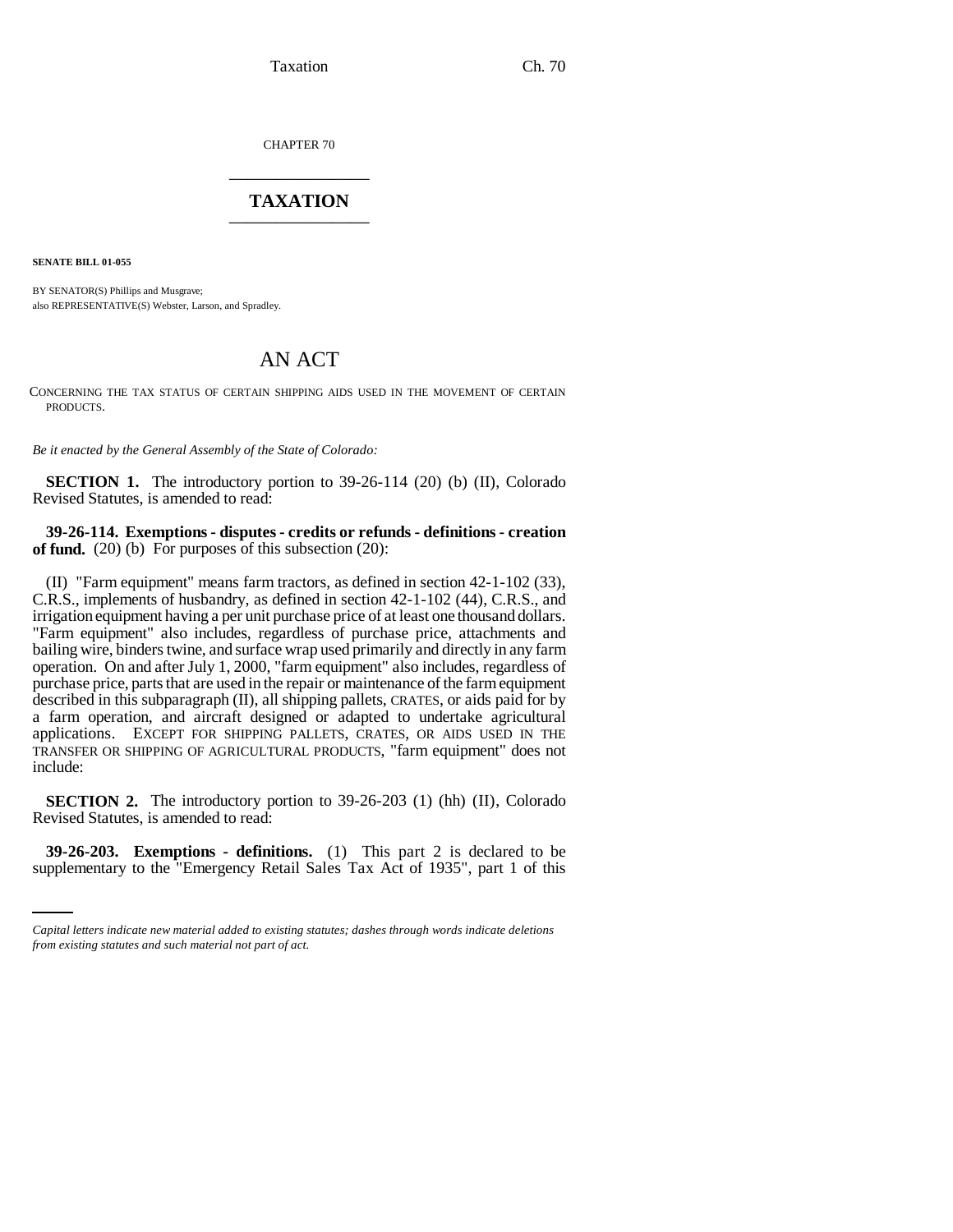article, and shall not apply:

(hh) To the storage, use, or consumption of farm equipment. For purposes of this paragraph (hh):

(II) "Farm equipment" means farm tractors, as defined in section 42-1-102 (33), C.R.S., implements of husbandry, as defined in section 42-1-102 (44), C.R.S., and irrigation equipment having a per unit purchase price of at least one thousand dollars. "Farm equipment" also includes, regardless of purchase price, attachments and bailing wire, binders twine, and surface wrap used primarily and directly in any farm operation. Effective July 1, 2000, "farm equipment" also includes, regardless of purchase price, parts that are used in the repair or maintenance of the farm equipment described in this subparagraph (II), all shipping pallets, CRATES, or aids paid for by a farm operation, and aircraft designed or adapted to undertake agricultural applications. EXCEPT FOR SHIPPING PALLETS, CRATES, OR AIDS USED IN THE TRANSFER OR SHIPPING OF AGRICULTURAL PRODUCTS, "farm equipment" does not include:

**SECTION 3.** 29-2-106 (4) (a), Colorado Revised Statutes, is amended to read:

**29-2-106. Collection - administration - enforcement.** (4) (a) The executive director of the department of revenue shall, at no charge, administer, collect, and distribute the sales tax of any home rule municipality, upon request of the governing body of such municipality, if the provisions of the sales tax ordinance of said municipality, other than those provisions relating to local procedures followed in adopting the ordinance and whether or not the ordinance applies the sales tax to the sale of food, as defined in section 39-26-102 (4.5), C.R.S., or purchases of machinery or machine tools as provided in section 39-26-114 (11), C.R.S., or sales or purchases of electricity, coal, wood, gas, fuel oil, or coke as provided in section 39-26-114 (1) (a) (XXI), C.R.S., or vending machine sales of food as described in section 39-26-114 (7.5), C.R.S., or sales or purchases of farm equipment or farm equipment under lease or contract, parts used in the repair or maintenance of farm equipment, all shipping pallets, CRATES, or aids paid for by a farm operation, AS DEFINED IN SECTION 39-26-114 (20) (b) (III), C.R.S., and aircraft designed or adapted to undertake agricultural applications, as provided in section 39-26-114 (20), C.R.S., or sales of low-emitting motor vehicles, power sources, or parts used for converting such power sources as specified in section 39-26-114 (22), C.R.S., or to pesticides that are registered by the commissioner of agriculture for use in the production of agricultural and livestock products pursuant to the provisions of the "Pesticide Act", article 9 of title 35, C.R.S., and offered for sale by dealers licensed to sell such pesticides pursuant to section 35-9-115, C.R.S., as provided in section 29-2-105 (1) (d), correspond to the requirements of this article for sales taxes imposed by counties, towns, and cities and if no use tax is to be collected by the department except as provided in section 39-26-208, C.R.S. At the time of making such request, said governing body shall certify to the executive director of the department of revenue a true copy of said sales tax ordinance.

**SECTION 4. Effective date.** This act shall take effect July 1, 2001.